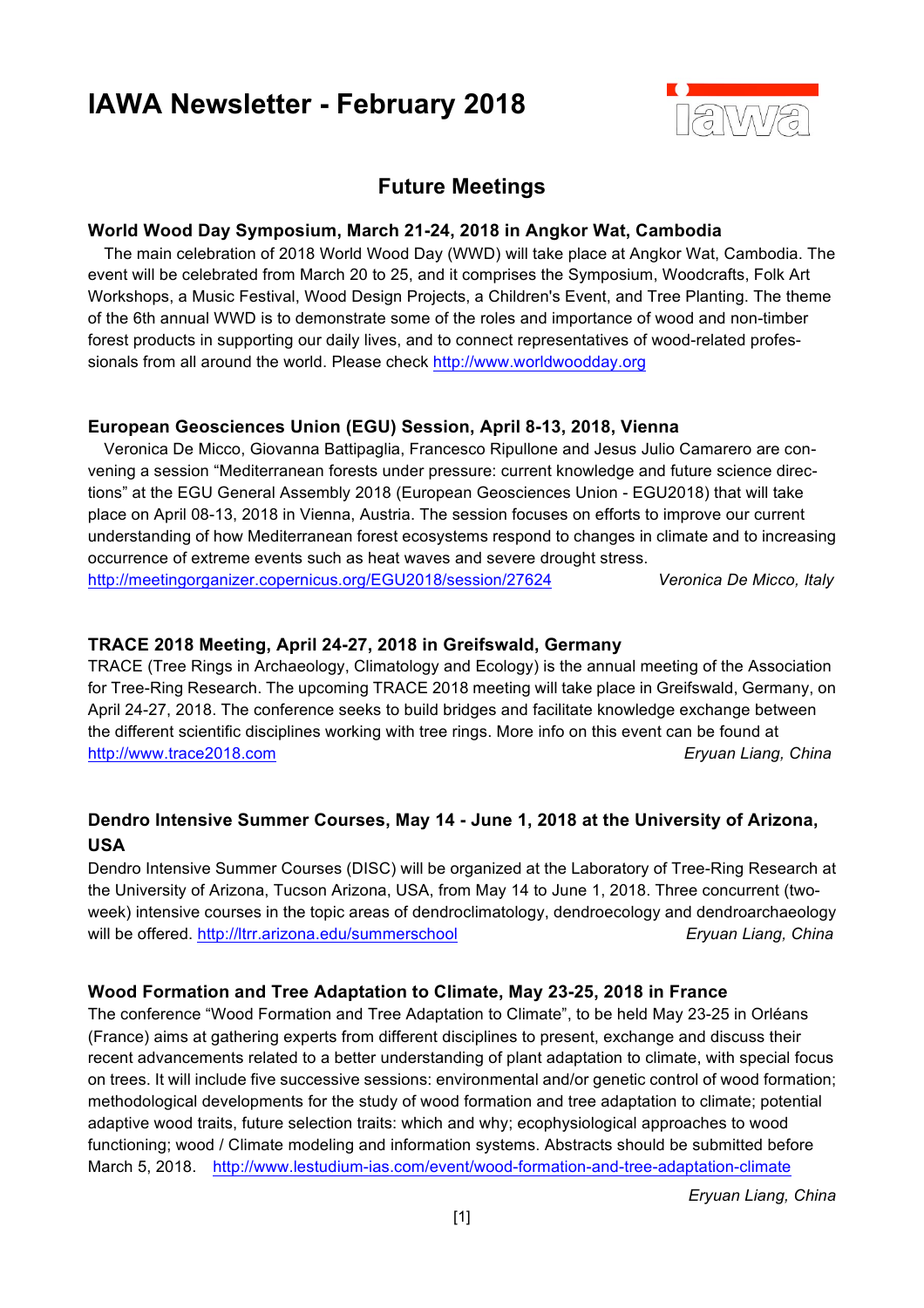## **The 10th World Dendro Conference, June 10-15, 2018 in Bhutan**

The 10<sup>th</sup> World Dendro Conference will be held on June 10-15, 2018 in Thimphu, Bhutan. In addition to the traditional session topics in Dendrochronology, this tree-ring conference will extend a special invitation to those working in developing countries, and on climate change impacts in mountain environments. In addition to the conference, the program offers a Pre-conference field week from June 2-9, Pre-conference workshops (2 concurrent programs) on June 9, and Post-conference excursions (optional) from June 16-21. Please check: https://www.geog.cam.ac.uk/events/worlddendro2018

*Eryuan Liang, China*

## **Plasticity in Plant Vascular Systems: Roles, Limits and Consequences, June 17-22, 2018, USA**

This is the second annual meeting of the Gordon Research Conference on Multiscale Plant Vascular Biology, to be held in West Dover, Vermont, USA from June 17-22, 2018. This conference will focus on the roles and limits of phenotypic plasticity and trait variation in plant vascular systems on plants, populations, and ecosystems at multiple scales. Specific topics of interest to IAWA members include vessel development, tree ring plasticity, vessel dimensions and scaling relationships, and the evolution of woodiness, among others. Confirmed speakers include Anna Jacobsen (California State University, USA), Lenka Plavcova (University of Hradec Králová, Czech Republic) and Frederic Lens (Naturalis Biodiversity Center, The Netherlands). Applications are due May 20, 2018. More information can be found at https://www.grc.org/multiscale-plant-vascular-biology-conference/2018/ *Rachel Spicer, USA*

#### **5th International Training School in Quantitative Wood Anatomy**

The 5th International Training School in Quantitative Wood Anatomy using ROXAS (optional) from samples to data, will take place from June 25 to 29, 2018 at San Vito di Cadore (BL), Italy. The event is organized by the TeSAF Department, University of Padova and the WSL Dendrosciences Group. http://intra.tesaf.unipd.it/Sanvito/home.asp

#### **The Biology of Wood: from Cell to Trees, July 10-12, 2018, USA**

The 42<sup>nd</sup> New Phytologist Symposium will be held in Lake Tahoe, California, USA from July 10-12, 2018. The symposium will focus on the structure, function and development of wood at variety of scales and is being organized by Andrew Groover (USDA Forest Service and University of California, Davis) and Shawn Mansfield (University of British Columbia). Session topics include anatomy, physiology and biochemistry; cell biology; ecology and evolution; and genomics and bioinformatics. Confirmed speakers include Lacy Samuels (Keynote speaker, University of British Columbia), Taku Demura (NARA Institute of Science and Technology, Japan), Juan Du (Zhejiang University, China), Noel Michele Holbrook (Harvard University, USA) and Hannele Tuominen (Umeå University, Sweden). Limited grants are available for early career researchers with an application deadline of April 5<sup>th</sup>, 2018. The deadline for poster abstract submission is May 3, 2018. For more details and registration, please visit https://www.newphytologist.org/symposia/42 *Rachel Spicer, USA*

#### **IAWA Symposium "100 years of Baileyan Trends – Wood Evolution, Function and Future" at Botany 2018, July 21-25, 2018, Minnesota, USA**

This symposium commemorates the centennial anniversary of the publication of Bailey and Tupper's classical paper "Size variation in tracheary cells: I. A comparison between the secondary xylems of vascular cryptograms, gymnosperms and angiosperms". The symposium will include presentations on the evolutionary trends in secondary xylem, the ecophysiological context driving wood evolution, the evolution of pit structure and other functional xylem traits, evolution of secondary woodiness and future directions of wood anatomical research in the Anthropocene. IAWA members are encouraged to submit abstracts on topics related to this symposium to the Structural – Developmental section of the Botanical Society of America (BSA). Confirmed speakers are Pieter Baas, Ned Friedman, Frederic Lens,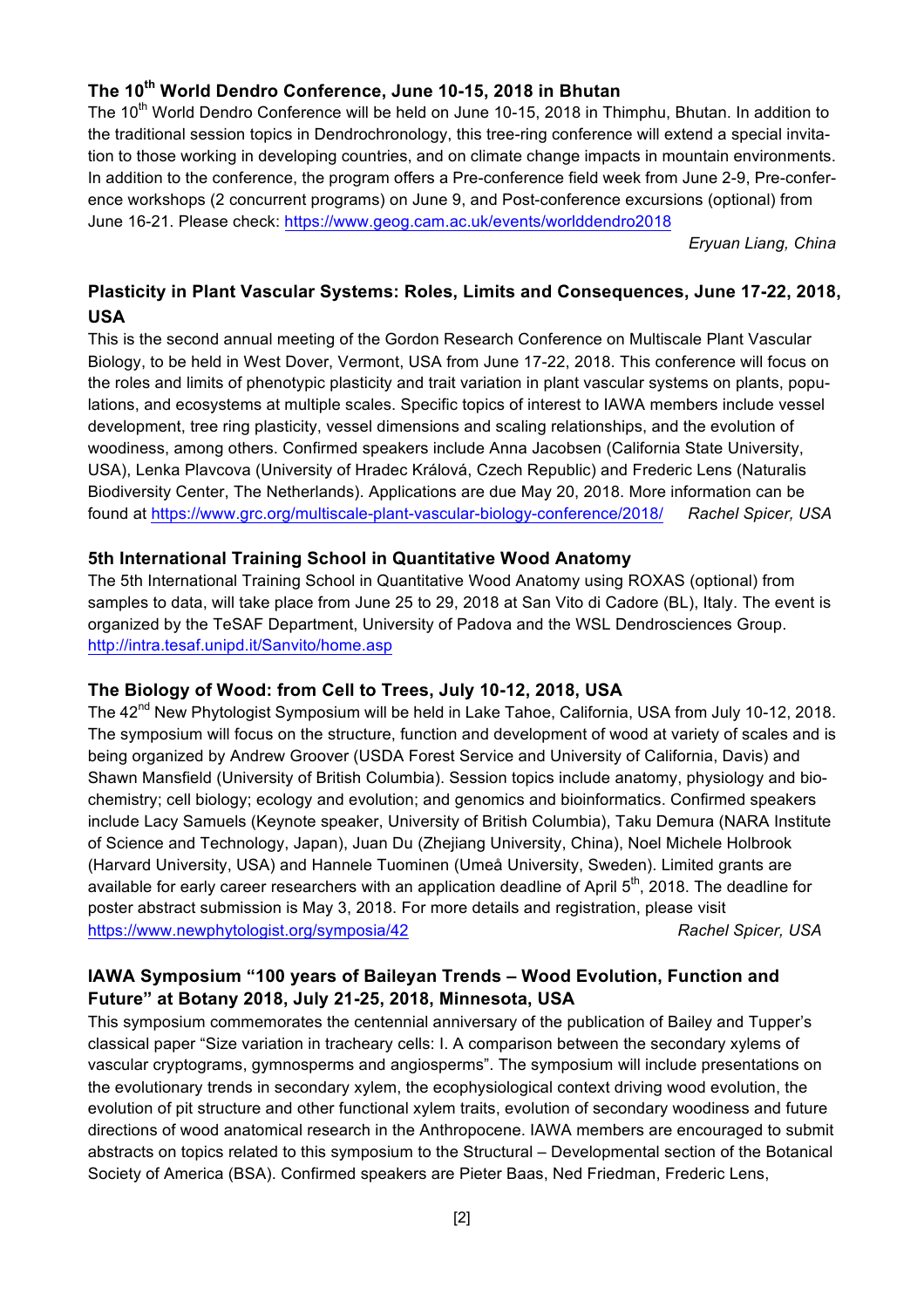Elisabeth Wheeler, and Kasia Zieminska. Please check the Botanical Society of America web page for updated information https://botany.org, https://www.facebook.com/IAWA-134228139984567

*Elisabeth Wheeler, USA*

## **10th European Palaeobotany & Palynology Conference (EPPC), August 12-17, 2018, University College Dublin**

IAWA will sponsor a general session "Fossil Woods: New Results and Perspective." Conveners are Anais Boura, Université Pierre et Marie Curie, Paris, France, and Anne-Laure Decombeix, CNRS-UMR AMAP, Montpellier, France, focusing on several aspects of the study of fossil wood and bark anatomy, ranging from the description of new taxa to the use of wood to reconstruct the diversity, biology, and/or environment of fossil plants. We also invite contributions that aim to move forward the taxonomy of fossil woods, introduce new methods of analysis, or advance the conservation of fossil specimens and sites. Studies that focus more specifically on the timing and phylogeny of functional traits in wood can be submitted in our sister IAWA sponsored symposium "The Timing and Phylogeny of Functional Traits in Wood." Conveners are Lisa Boucher, University of Texas, USA, and Nathan Jud, Cornell University, USA. This session will focus on aspects of the timing and phylogenetic placement of functional traits in the evolution of secondary xylem including, but not limited to: trends in the appearance of traits in the fossil record; combinations of characters in phylogenetic lineages; novel traits as adaptations to environmental or niche shifts; evolution of trait correlations; and phylogenetic constraints on wood evolution. Please check: http://eppc2018.ie/call-for-abstracts Elisabeth Wheeler, USA

## **IAWS Plenary Meeting, October 15-19, 2018, Guadalajara, Mexico**

The next IAWS (International Academy of Wood Science) Plenary Meeting will take place in Guadalajara, Jalisco, Mexico, during the week October 15-19, 2018. The meeting will be sponsored and hosted by the Department of Wood, Cellulose and Paper, "Ing. Karl Augustin Grellmann", University of Guadalajara. This IAWS meeting will be associated with the local organizations and IAWA. It will be the first time the IAWS has had a meeting in Mexico. The program under development includes such technical topics as biorefining, nanotechnology, wood physics, wood chemistry, anatomy, genetics, composites and durability, and marketing. This is a good opportunity to share and advance our knowledge of all aspects of wood science while immersed in the rich history and culture of Mexico.

*Robert Evans, Australia*

## **Meeting Reports**

## **1st Forum of Amazon Wood Anatomists (FAMAZON) in Belém, Pará, November 22-24, 2017**

In order to strengthen wood anatomy, the 1<sup>st</sup> FAMAZON congregated at the Center of Natural Sciences and Technology from Pará State University in the city of Belém, approximately 120 participants among academics, curators of wood scientific collections, professionals linked to Amazonian wood inspection, forestry businessmen, represented by the Association of Timber Exporting Industries of the State of Pará and professionals with expertise related to the anatomy and identification of tropical timber.

At the occasion, the great wood anatomists of the region were honored for their valuable scientific contributions to the development of research, training of human resources, and dedication to the wood collections. The state of art of the wood anatomy in the Amazon presented a very favorable scenario for the growth of research, due to the significant increase of professionals working in the area. In the strategic planning, actions were established in the scope of certification, research and wood collections with the goals of: 1) strengthening the Amazonian tropical timber trade through the implementation of the sawn lumber identification service by mapping the available technologies for identification that can be applied immediately and by intensive and continuous training in the identification of tropical timber; 2) carrying out technology transfer of research results to the market with the development of applied research,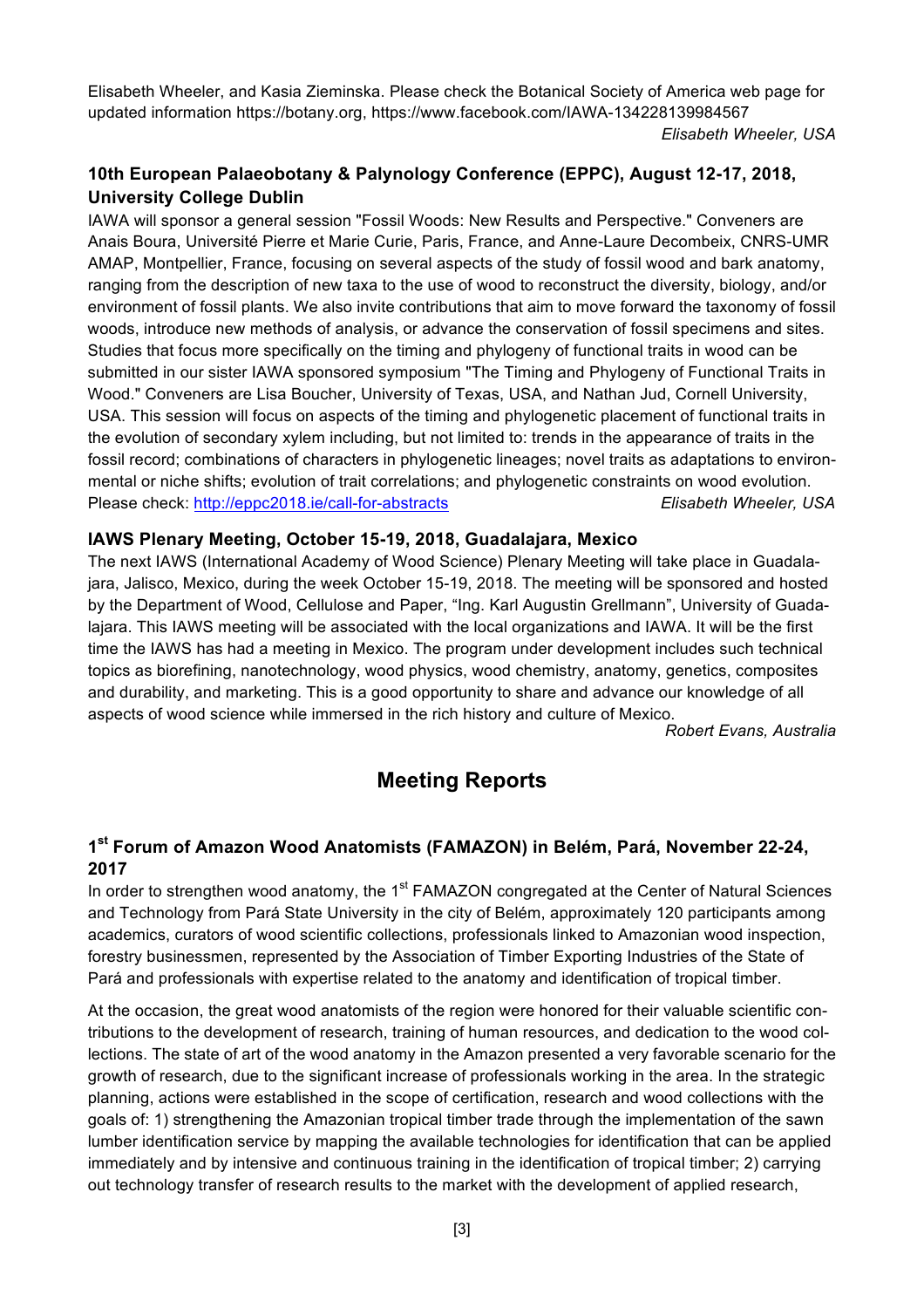strengthening of laboratories and creation of a Postgraduate Program in Wood Science and Technology in the Amazon; and, 3) strengthening existing wood collections and creating new collections, through the formation of a network of Amazonian xylaria.

In addition to the presentation of scientific papers, workshops on anatomy and identification of tropical woods, microtomy and formation of academic leagues were held. By 2019, anatomists will meet again to present the outcome of planned actions and to set new goals. The actions of the 1<sup>st</sup> FAMAZON and information about the planning for the  $2<sup>nd</sup>$  Forum can be obtained at the website http://www.famazon.net.br *Cláudia V. Urbinati, Brazil*



Tribute to the wood anatomists of the Amazon. From the left: Msc. Eunice Macedo, Dr. Cláudia Urbinati, Msc. Joaquim Ivanir Gomes of the EMBRAPA Eastern Amazon (honored), Dr. Pedro Luiz Braga Lisboa of the Emílio Goeldi Museum (honored) and Esp. Francisco Vasconcellos of the National Research Institute of the Amazon (honored), Dr. Fernanda Ilkiu and Mr. Sebastião Junior

## **The 4th IAWA-China Group Annual Meeting at Zhang-Jia-Gang, China, November 25-26, 2017**

The fourth IAWA-China Group Annual Meeting was held at Zhang-Jia-Gang city, China, on November 25-26, 2017, organized by the Entry-Exit Inspection and Quarantine Bureau of Zhang-Jia-Gang. In total, about 100 participants from more than 30 universities, research institutes and wood production inspection related research centers attended the meeting and discussed the topics 'Innovating the research on wood anatomy and promoting sustainable development and utilization of forest resources'. 22 IAWA members presented their current research data on wood formation, multiple techniques for wood identification, preservation of archaeological wood, identification of endangered species and sustainable utilization of wood resources. Beginning this year, the annual meeting of IAWA-China Group set up the Excellent Presentation Award to students, and one student each from the Southwest Forest University, Fujian Agriculture and Forestry University, and Nanjing Forestry University of China were the recipients this year. The fifth IAWA-China Group annual meeting will be held in November 2018, at Fujian Agricultural and Forestry University, Fuzhou, China. *Shengcheng Zhai, China*

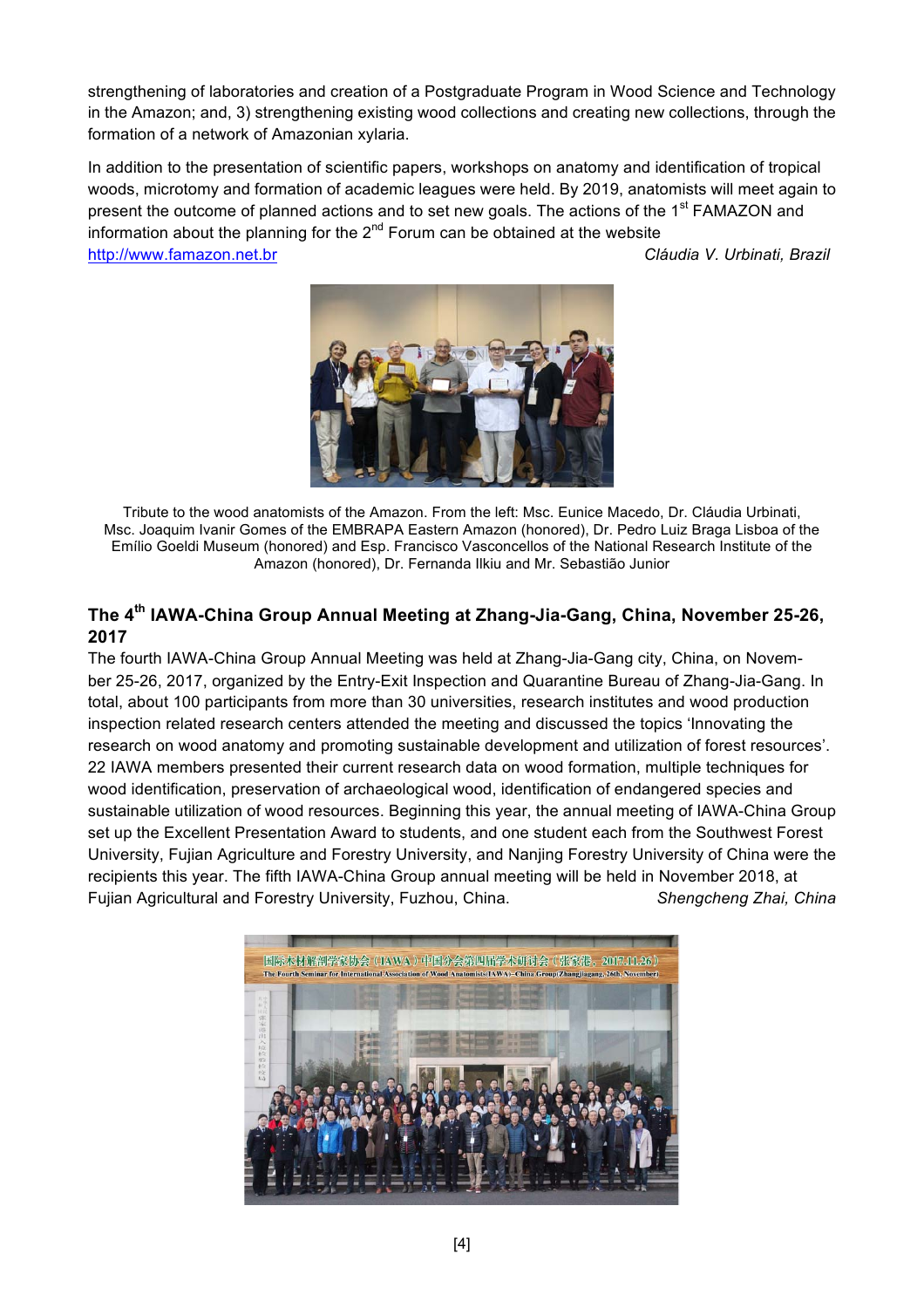### **12th Joint Seminar of China-Korea-Japan on Wood Quality and Utilization, December 18-20, Japan**

On December 18-20 2017, the 12th Joint Seminar of China-Korea-Japan on Wood Quality and Utilization of Domestic Species (CKJ Seminar) was held at Kyoto University, Kyoto, Japan. The aim of this seminar series, initiated in 2006, was to provide a platform for researchers to meet and exchange the latest research results related to the wood quality and utilization of domestic species. Around 80 researchers from different institutes, universities, and companies joined this seminar. On the last day, most of the participants went on a technical tour that included a Japanese sake brewery and a Kitayama sugi (local *Cryptomeria japonica*) forest site, and experienced the essence of Japanese traditions. We believe that through this seminar wood researchers share the importance of technological advancements on their daily research, and how this improves our understanding of that impact. The 13th CKJ seminar will be held in Nanjing Forestry University, Nanjing, China in 2018. We hope that the CKJ seminar will continue to be a good chance for all of us from Asian countries to understand wood in many aspects. *Suyako Tazuru-Mizuno, Japan*



#### **5th Academic Symposium on Dendrochronology of China, January 18-21, 2018, Harbin**

The 5th Academic Symposium on Dendrochronology of China focusing on "Tree Rings, Forest Ecology - Climate and Environmental Changes" was held in Harbin, China, on January 18-21st, 2018. It was organized by Northeast Forestry University, Institute of Earth Environment of Chinese Academy of Sciences (CAS), Institute of Botany of CAS, Shenyang Agricultural University and Institute of Applied Ecology of CAS. The conference aimed to strengthen communication and cooperation among tree ring researchers in China and neighbouring countries, and to better understand the changing global environment and human cultures via dendrochronology science. More than 280 participants discussed the present and future of dendrochronology with topics ranging from dendroclimatology, forest ecology and glaciology, to wood anatomy, dendroarchaeology and tree physiology. In total, more than 90 oral presentations and 17 posters were presented, covering many different aspects of tree ring research. The conference also provided a one-day excursion to the upper treeline to Snow Kingdom-Mudanjiang, Heilongjiang, China.



Photo by Xiaochun Wang, China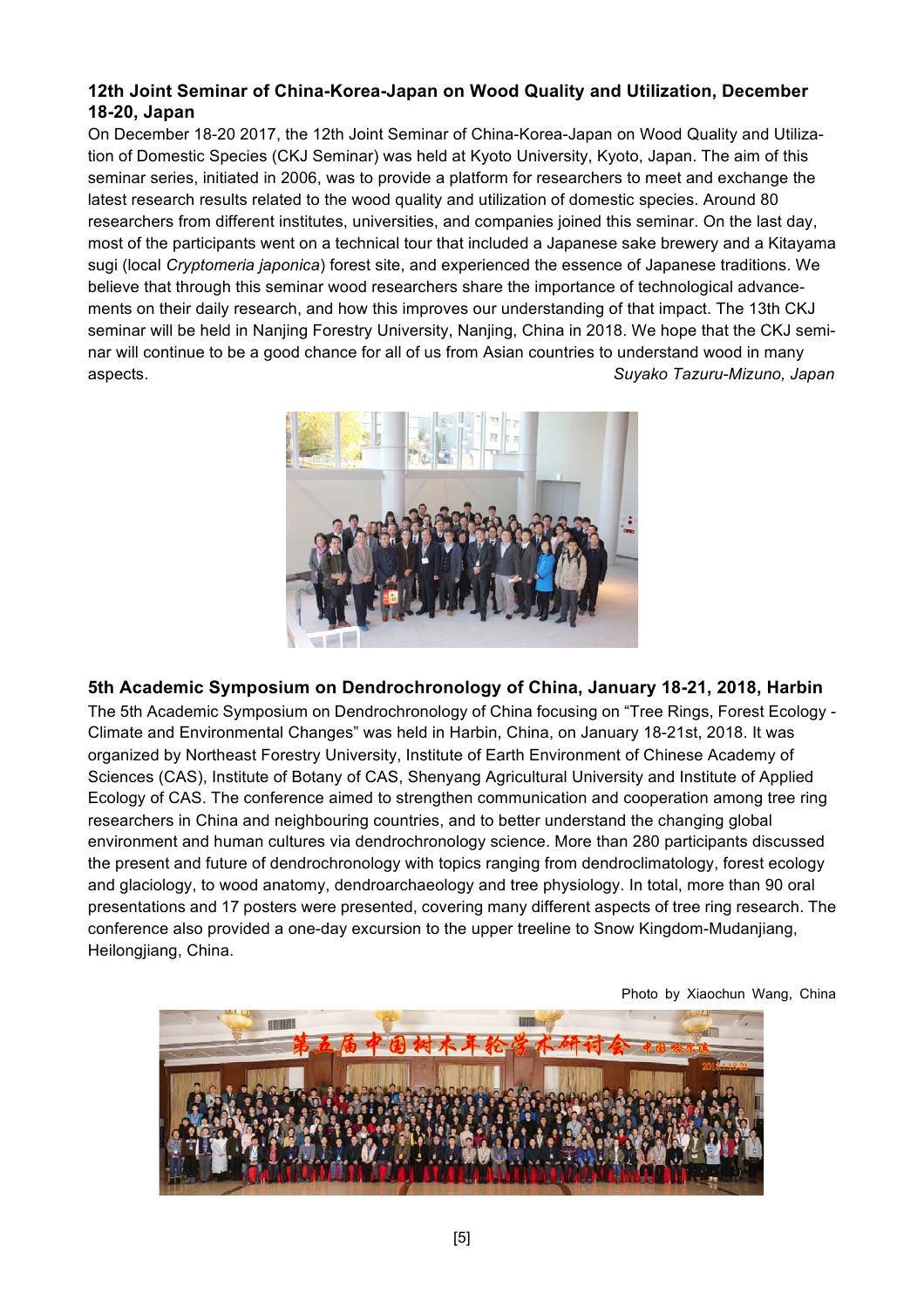## **Miscellaneous News**

### **I.W. Bailey Award 2017 for Hiromi Shibui**





Winner: Hiromi Shibui Runner-up: Nathan A. Jud

The five submissions for the I.W. Bailey Award 2017 for best manuscript submitted to and/or published in the IAWA Journal were judged by a panel of editors of the IAWA Journal composed of Pieter Baas, Veronica De Micco, Lloyd Donaldson, Elisabeth Robert, Uwe Schmitt, and Michael C. Wiemann. The award consisting of 1000 EUR sponsored by Brill Publishers and an IAWA certificate goes to Hiromi Shibui for her paper on "Structure and formation of phellem of *Betula maximowicziana*", co-authored by Yuzou Sano (IAWA Journal 39 (2018) 18-36, published on internet in 2017). The judges praised this paper for its high quality and originality, and for the fact that it is technically very impressive, using light and electron microscopy of bark tissues that are notoriously difficult to study. The seasonality in phellogen activity was elegantly demonstrated. In good second place was [the paper by Nathan A. Jud entitled "Fossil woods from the Cenozoic of Panama (Azuero Peninsula) reveal an ancient Neotropical rainforest" co-authored by J. I. Dunham (IAWA Journal 38: 366-411). This paper was praised for its convincing paleoclimate reconstruction based on functional traits of the fossil woods.

Our congratulations go to Hiromi Shibui and Nathan Jud. Nominations for the I.W. Bailey Award 2018 are invited until 15 September this year. *Pieter Baas, Netherlands*

#### **In Memoriam Herbert Süss**

Professor Herbert Süss, Berlin, Germany, a long-time member of our Association passed away on 20 November 2017 at the age of 97. Dr. Süss was a famous paleobotanist and wood anatomist, who will also be remembered for his very kind personality. He was actively studying fossil woods until last year. *Pieter Baas, Netherlands*

## **Massive Open Online Course (MOCC) on Wood Anatomy**

A MOOC (Massive Open Online Course) on Wood Anatomy (in French with English subtitles) started on 22 January 2018. The first goal of this MOOC is to link wood as tree tissue and wood as a material in human life. Wood anatomy is at the crossroads of these two worlds, i.e. the cell structure which gives an understanding of nearly all the properties of the wood. The second MOOC goal is learning to recognize wood at two different scales - under the microscope and by naked eye. This MOOC is divided into 5 weeks with each focusing on one topic. The first week will focus most-ly on the functions of wood in the tree and the second week on its chemical makeup and formation. These biological notions are connected to the technological properties of lumber as a material. During the third week, the anatomy of softwoods is described and during the fourth week, the anatomy of hardwoods, both in order to identify wood on a microscopic scale. The fifth week is dedicated to the identification of the main types of wood on a macroscopic scale, or to the naked eye. Animations and videos illustrate the various notions. At the end of each chapter, there will be a quiz and the answers will be available as well as additional explanations. An evaluation will be provided at the end of every week and at the end of the MOOC, A team of teachers will be available throughout the MOOC to answer your questions.

https://www.fun-mooc.fr/courses/course-v1:lorraine+30003+session03/about

*Marie-Christine Trouy, France*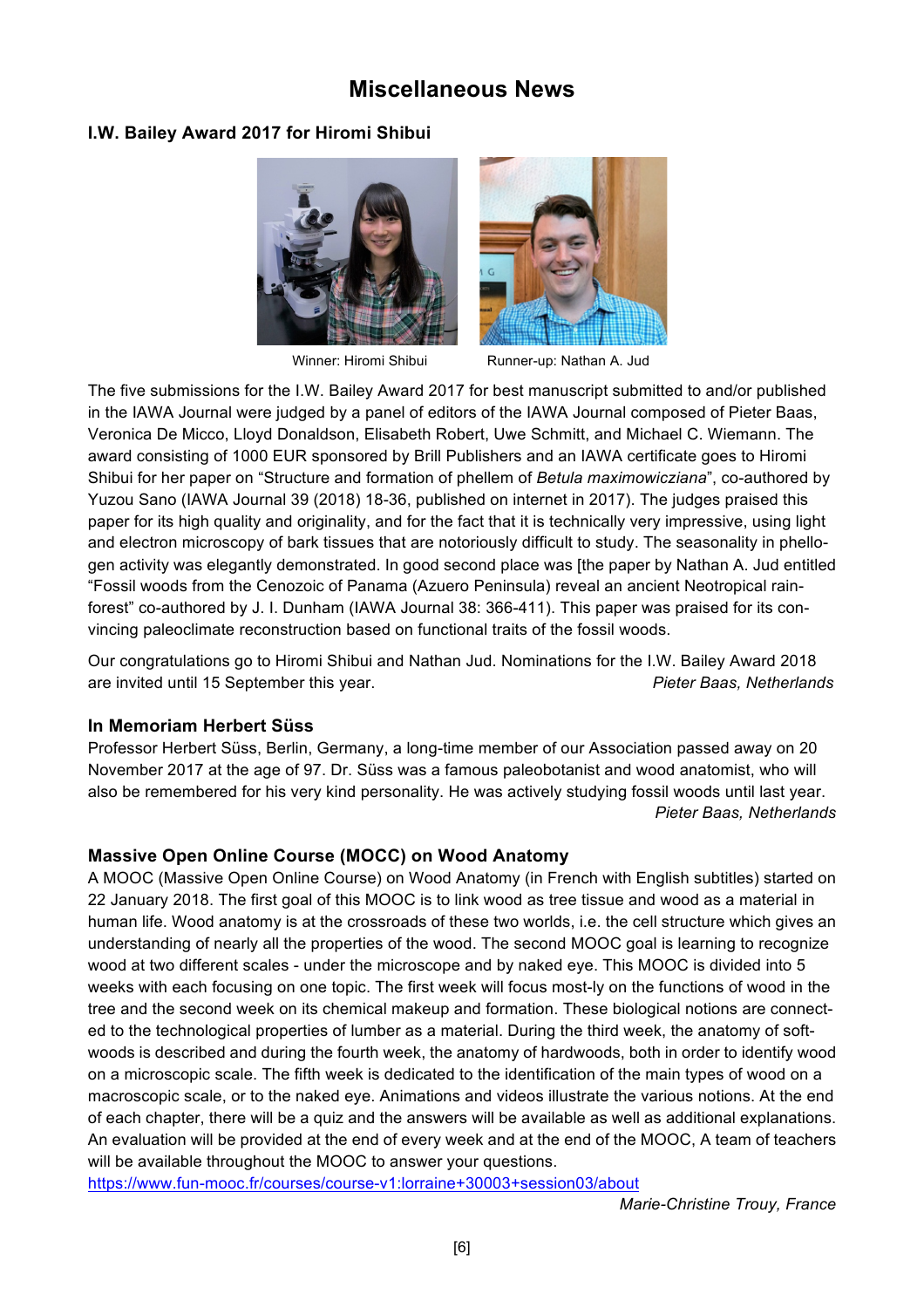### **IAWA Special Issue 2018 on Wood Cell Wall Ultrastructure**

IAWA Journal is planning a special issue on "Wood Cell Wall Ultrastructure" to be edited by Dr. Lloyd Donaldson of New Zealand. This issue is expected to be published in the second half of 2018. IAWA members and others are invited to contribute reviews or original research articles relating to the nanostructure of wood cell walls.

To assist with planning, please contact the editor at lloyd.donaldson@scionresearch.com to indicate your interest. Manuscripts can be submitted in the usual way with an indication in your cover letter that the manuscript is for the special issue. *Lloyd Donaldson, New Zealand*

## **IAWA Special Issue "From xylogenesis to tree-rings in biology, ecology, forestry and urban trees"**

As an output of the International Summer School "Dendroecology, Quantitative Wood Anatomy and Stable Isotopes: from xylogenesis to tree rings", IAWA is preparing a special issue of IAWA Journal, including papers on subjects studied in the course and widening the interest through an interdisciplinary approach towards other applied fields such as management of urban trees. As suggested by the title of this special issue "From xylogenesis to tree-rings in biology, ecology, forestry and urban trees", articles (either reviews, methodological or research papers) are welcome on many aspects of tree-ring research. Guest Editors are: Pieter Baas, Giovanna Battipaglia, Jesus Julio Camarero, Chiara Cirillo, Veronica De Micco. *Veronica De Micco, Italy*

#### **Comparative and Evolutionary Genomics of Angiosperm Trees**

Andrew Groover and Quentin Cronk (Eds.) © 2017 Springer International Series: Plant Genetics and Genomics: Crops and Models Vol 21.

This recent book should be of interest to many IAWA members because it takes a comparative evolutionary approach to tree genomics. Sections cover the evolution and diversification of angiosperm trees, advanced and emerging model angiosperm tree species, structural features and evolutionary histories of angiosperm tree genomes, and the genomics of a wide range of traits. 366 pages; 133 b/w illustrations, 27 illustrations in colour. DOI 10.1007/978-3-319-49329-9. *Rachel Spicer, USA*

## **Browsing through the largest wood collection in the world at the Naturalis Biodiversity Center**

Nearly all institutional wood collections in the Netherlands – except for the Groningen collection – have been merged with the Leiden wood collection (Lw) in the Dutch Natural History Museum, called Naturalis Biodiversity Center (Naturalis). In addition to the original Leiden wood collection, Naturalis now also incorporates the subcollections previously housed in Amsterdam (RTIw), Delft (Dw), Utrecht (Uw) and Wageningen (WAGw, including WIBw and WLw), amounting to about 125,000 specimens covering at least 4000 genera and close to 25,000 species. We also have circa 50,000 microscopic wood slides. Currently, our wood collection is stored in a contemporary depot until the new research building of Naturalis is completed, probably at end of 2018-early 2019. Therefore, the wood collection has limited access at the moment, causing delays in specimen exchange requests. The move will be also used to spatially rearrange the separate subcollections into one integrated wood collection according to the Angiosperm Phylogeny Group classification.

Recent digitisation efforts of a few major collections of Naturalis, covering in total 7.4 million of about 42 million specimens of plants, animals and rocks/minerals, has recently resulted in an updated version of our BioPortal website allowing scientists from all over the world to specifically search for wood specimens in Naturalis via http://bioportal.naturalis.nl/?language=en&back

Since the Bioportal comprises much more than only wood samples, there are a number of options you need to select in order to retrieve only wood samples in your query. First, click on the symbol for advanced searches (triangle pointing downwards). When doing this, three major fields arise, of which 'Specimens' is the desired one. Under specimens, the subfields that are of interest are 'Scientific name',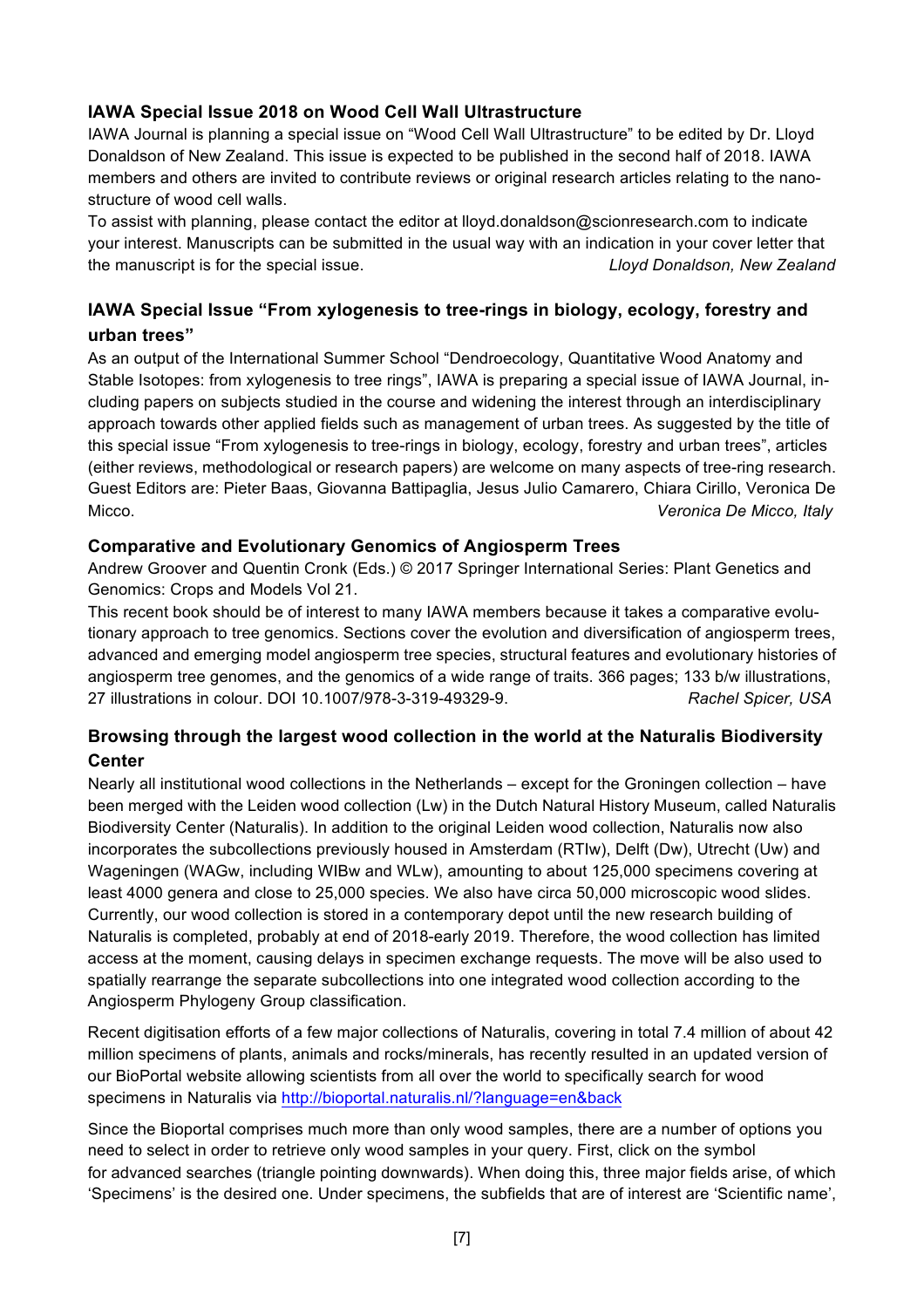'Common name', 'Family', 'Genus', 'Epithet', 'Part(s) or type of material', 'Locality'. Under 'Part(s) or type of material', the only fields that are relevant for wood searches are 'Wood sample' and 'Microscopic slide: Anatomy'. When doing a multiple search, do not forgot to select 'And', which is the standard option in the BioPortal.

For instance, if you want to search for *Fagus sylvatica* ('Scientific name'), you will find 15 wood samples ('Wood sample' under 'Part(s) or type of material' and 'And' option) and 76 microscopic slides ('Microscopic slide: Anatomy' under 'Part(s) or type of material' and 'And' option). When all the available wood specimens are found, you can further click on the registration number (often starting with 'L' or 'U') to find information about collection date, collector and collector number and locality. For the microscopic slides, you can also see an overview picture of the slide under 'Multimedia'. The microscopic slides are generally not for loan due to their fragile nature.

When finding interesting wood specimens, you can request wood specimens with their registration number and other available information via email to christel.schollaardt@naturalis.nl.

*Frederic Lens, Netherlands*

#### **CITES Timber Identification Working Group Invites IAWA to Participate**

The accurate identification of timber, particularly for tree species regulated by the Convention on International Trade in Endangered Species of Wild Fauna and Flora (CITES), is a major obstacle to the control of illegal timber in international trade. Growing concern over illegal acquisition and trade of forest products led the United Nations Office on Drugs and Crime (UNODC) to raise the issue within the framework of the International Consortium on Combating Wildlife Crime (ICCWC) during the 17<sup>th</sup> meeting of the CITES Conference of the Parties (Johannesburg, 2016). At that meeting, the UNODC proposed a set of Decisions directed to CITES Parties, to the Plants Committee, and to the CITES Secretariat, aimed at strengthening the development and use of tools and technologies to address illicit trafficking of timber and improving identification of CITES-listed and look-alike tree species.

In response, at the 23<sup>rd</sup> meeting of the CITES Plants Committee (Geneva, 2017), a working group on timber identification was established, comprised of members of the Plants Committee, CITES Parties and IGOs and NGOs. The IAWA has been invited to participate in the working group as a scientific expert observer.

Among the various and emerging technologies available for identifying timber, wood anatomy remains important, even if it is not always possible to reach to the species level. Despite the advancement of other identification techniques such as chemical analysis and genetics, the initial identification of wood and wood samples, by skilled wood anatomists, is indispensable. Macroscopic wood anatomical identification is the method most employed for assisting law enforcement officers in rapid field identification of timber shipments in trade. To deliver this operational assistance requires a professional wood anatomist, equipped with resources such as identification keys, interactive reference databases and training programs.

According to the Best Practice Guide for Forensic Timber identification (UNODC, 2016) anatomicallybased wood identification can be a successful and efficient identification method if appropriate training and ongoing proficiency testing are employed. The maintenance of scientifically-based wood sample collections in accordance with current best practices regarding collection, curation and facilitation of exchange of reference material, is also noted as an essential element in the development of wood identification methodologies and for differentiating lookalike species (a capacity of particular importance to the implementation of CITES).

All of this considered, the IAWA's support to the CITES Timber Identification Working Group will be fundamental to successful implementation of the working group's mandate and the Working Group welcomes the IAWA's participation.

> *Vera Rauber Coradin* (Brazil) and *Ken Farr* (Canada) Co-Chairs of the Working Group